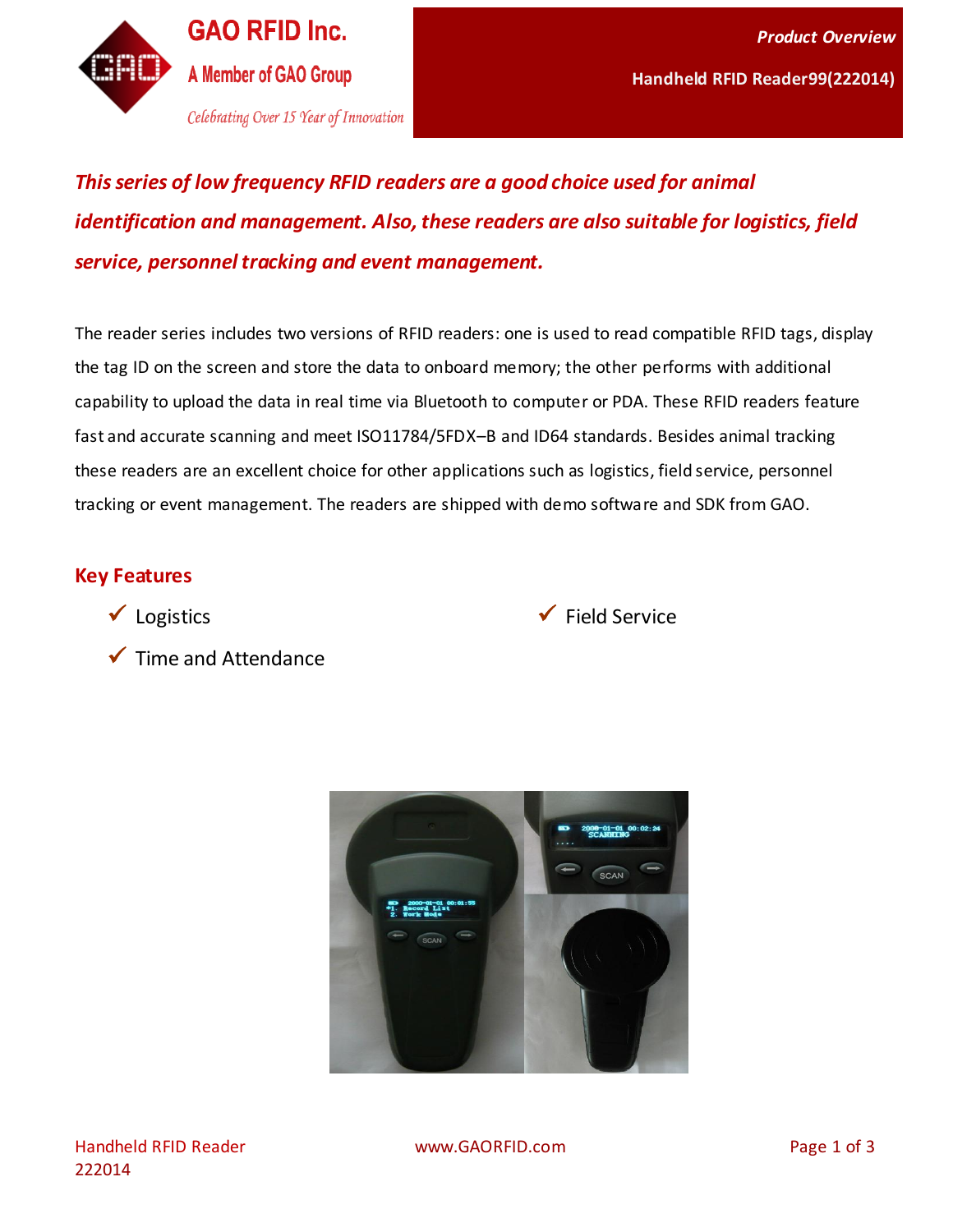

**Handheld RFID Reader**(**222014**)

## **Main Specifications**

| <b>CPU</b>                       | ARM (STM32)                                                                                |
|----------------------------------|--------------------------------------------------------------------------------------------|
| Data Memory                      | EEPROM (32kB,<br>storage capability of about<br>2000 items)                                |
| Keyboard                         | 3 keys                                                                                     |
| Interface                        | Bluetooth 2.0 (10222014B)                                                                  |
| Screen                           | 128 * 32 OLED                                                                              |
| Beep                             | Yes                                                                                        |
| Clock                            | Yes                                                                                        |
| Battery                          | AA * 3PCS                                                                                  |
| <b>Tag Compatibility</b>         | 11784/85 FDX-B and ID64                                                                    |
| <b>Working Frequency</b>         | 134.2 kHz                                                                                  |
| <b>Standby Time</b>              | 7 days                                                                                     |
| <b>Consecutive Working Hours</b> | 12 <sub>h</sub>                                                                            |
| <b>Operating Specifications</b>  | Operating at 0 °C to 50 °C<br>Storage at -20 °C to 65 °C<br>Humidity: 5 % to 90 % relative |